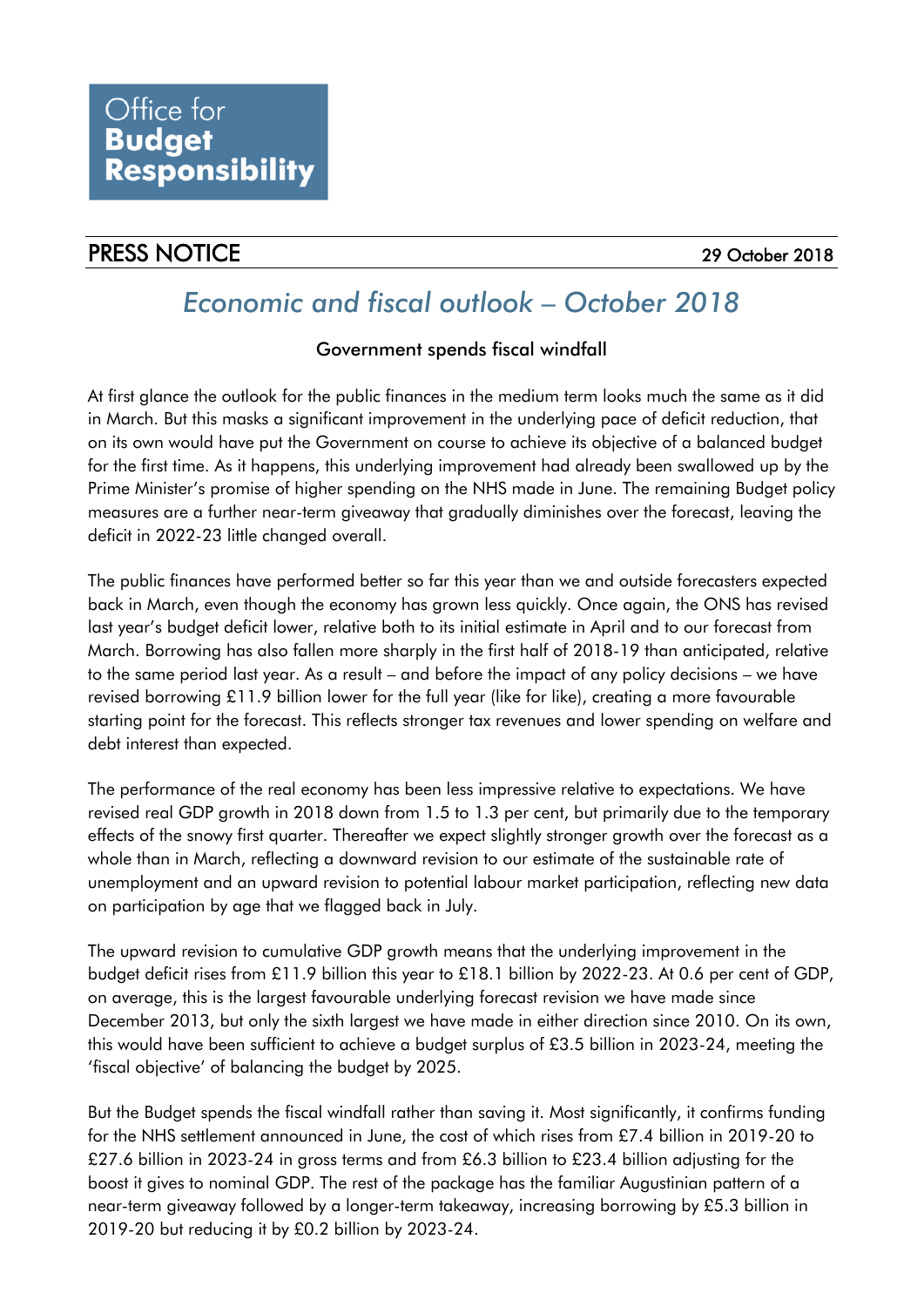



The giveaways include raising the income tax personal allowance to £12,500, increasing the generosity of universal credit and the traditional one-year freeze in fuel duty rates. Public services spending outside health also gets a boost rising to £3.2 billion by 2022-23, so that it no longer falls in real terms over the forecast. The main takeaways include a new tax on large digital businesses, a tightening of rules on people who work through their own company, the reversal of the 2016 decision to abolish Class 2 National Insurance contributions for the self-employed and the restriction of the NICs employment allowance to small businesses. Departmental capital spending has also been cut from 2019-20 onwards, a decision that does not appear on the Treasury's scorecard of policy measures.

The overall effect of the Budget measures is to increase the deficit by  $£1.1$  billion this year and £10.9 billion next year, rising to £23.2 billion in 2023-24. This is the largest discretionary fiscal loosening at any fiscal event since the creation of the OBR. Combined with the underlying forecast improvement and some small classification changes, the deficit has been revised down by £11.6 billion this year (to £25.5 billion), but by only around £2